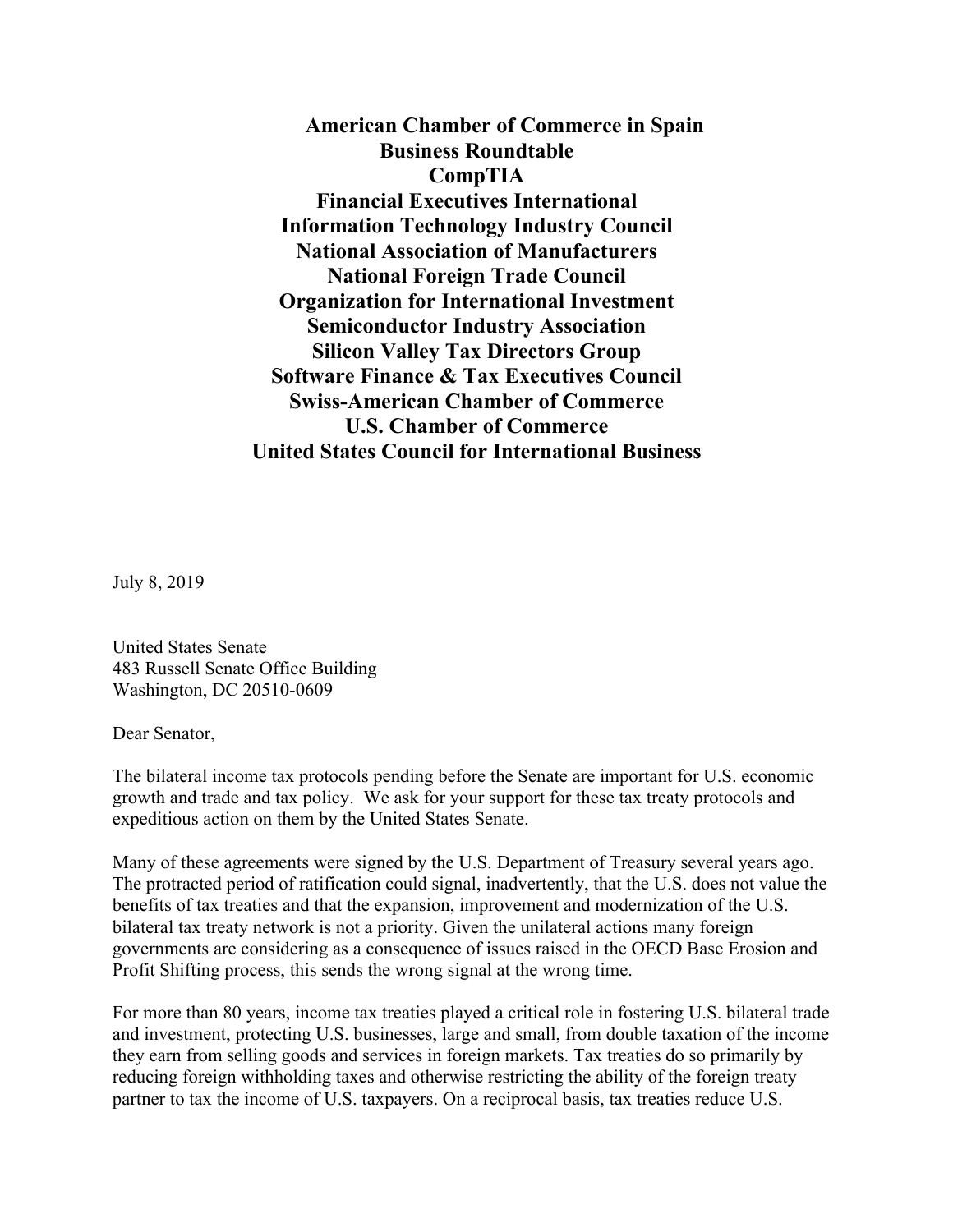withholding taxes thus encouraging foreign investment in the U.S. Where both countries have the right to tax an item of income under a treaty, the treaty avoids double taxation by requiring that one of the countries allow a credit for the other country's tax (or to exempt the income from its own tax). Tax treaties help the U.S. economy by allowing U.S. companies more efficient conduct of their businesses abroad and by making the U.S. more hospitable to foreign investment, creating and sustaining millions of American jobs.

In addition, tax treaties contain administrative procedures for U.S. taxpayers, treaty-partner taxpayers, and the U.S. and foreign taxing authorities themselves for the resolution of disagreements and assistance in the enforcement of the two countries' tax laws. In these and other ways, the U.S. network of over 60 bilateral income tax treaties plays a significant role in advancing the economic interests of the United States in the global economy:

- The pending bilateral protocols contain pro-investment, pro-trade, and pro-job creation measures and help coordinate tax administration with our treaty partners.
- The Swiss and Luxembourg treaty protocols, both signed in 2009, would, among other measures, update our information exchange provisions with those countries overriding their bank secrecy laws. The Swiss Protocol, in particular would enable the collection of U.S. tax revenues from hidden offshore accounts of U.S. tax evaders, while specifically protecting against "fishing expeditions" by either country. The Swiss Protocol has been ratified by Switzerland, and its approval is essential for resolving hundreds of longrunning U.S. tax investigations. The Swiss treaty also provides for mandatory binding arbitration.
- The proposed treaty with Spain updates the tax treaty signed in 1990. The Spanish Protocol lowers the withholding rates for dividends, interest, and royalties. The Spanish Protocol provides for mandatory arbitration of certain cases that cannot be resolved by the competent authorities within a specified period.
- The Japanese treaty protocol was signed in 2013 and lowers the withholding rate on interest and dividends. The Japanese Protocol provides for resolution, through mandatory binding arbitration, of certain cases that revenue authorities of the United States and Japan have been unable to resolve after a reasonable period of time.

The Senate routinely approves treaties and protocols such as these by unanimous consent. These treaties promote good business and financial decisions based on free-market principles rather than government influence. They incorporate reforms that foster robust economic growth and build on long-term investment partnerships between the U.S. and our tax treaty partners. Their contents are the product of years of dialogue among Senate Foreign Relations Committee Members, the Joint Committee on Taxation, the Executive Branch, and interested stakeholders in the U.S. and abroad.

The bilateral tax treaty protocols before the Senate include provisions repeatedly approved by the